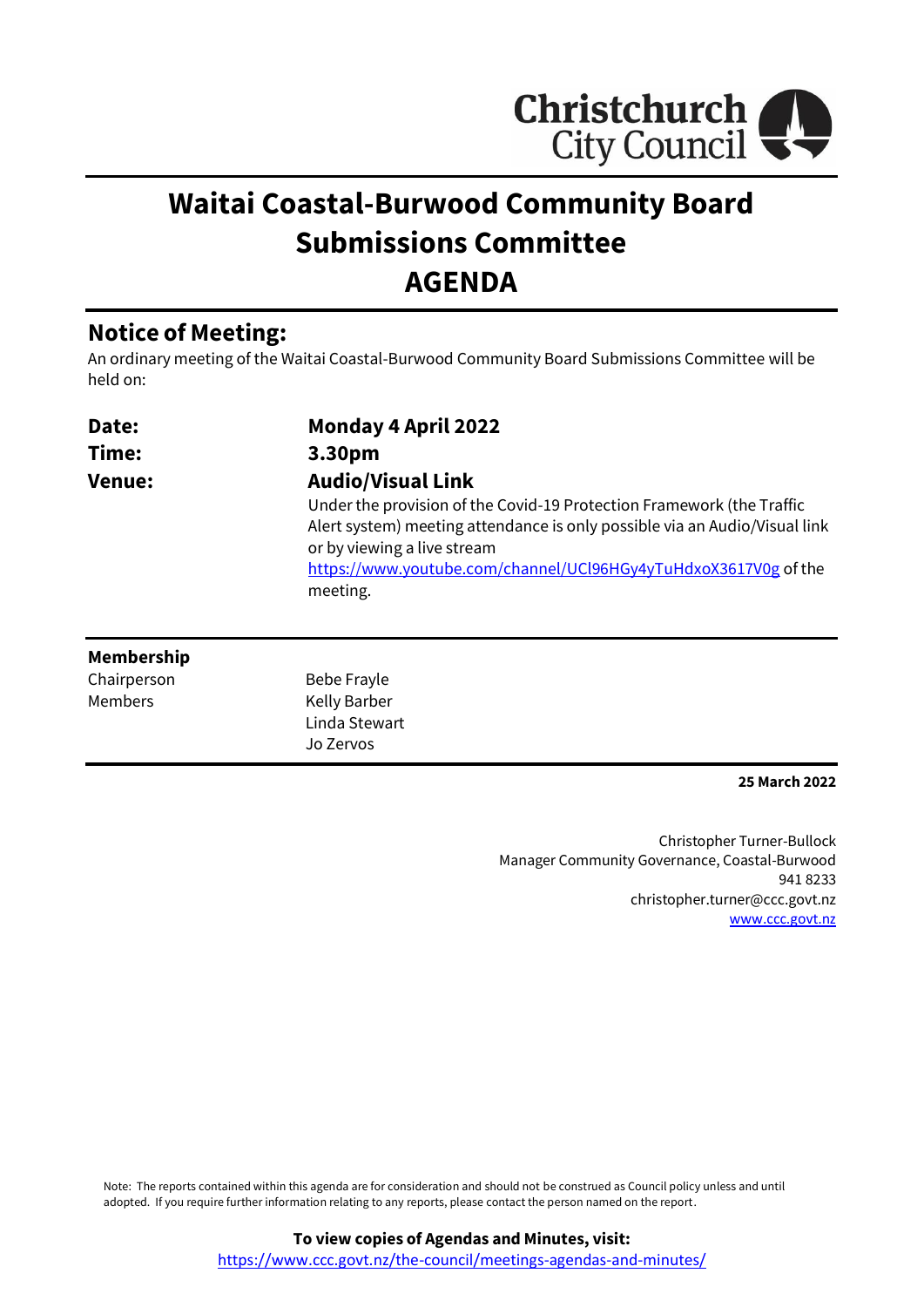

Part AMatters Requiring a Council Decision

## **Part B Reports for Information**

## **Part C Decisions Under Delegation**

### **TABLE OF CONTENTS**

#### **STAFF REPORTS**

| 3. |  |
|----|--|
|    |  |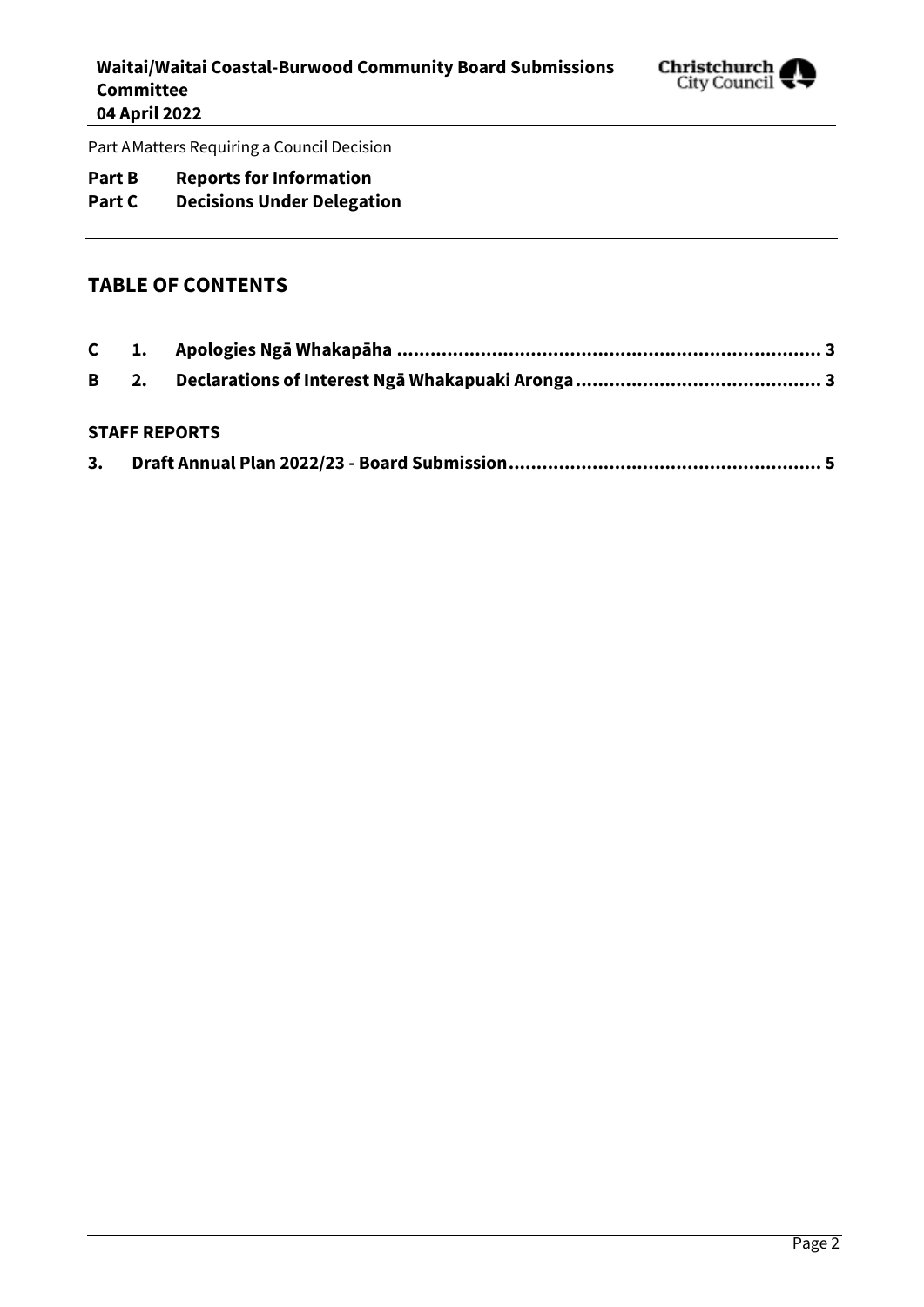

## <span id="page-2-0"></span>**1. Apologies Ngā Whakapāha**

At the close of the agenda no apologies had been received.

## <span id="page-2-1"></span>**2. Declarations of Interest Ngā Whakapuaki Aronga**

Members are reminded of the need to be vigilant and to stand aside from decision making when a conflict arises between their role as an elected representative and any private or other external interest they might have.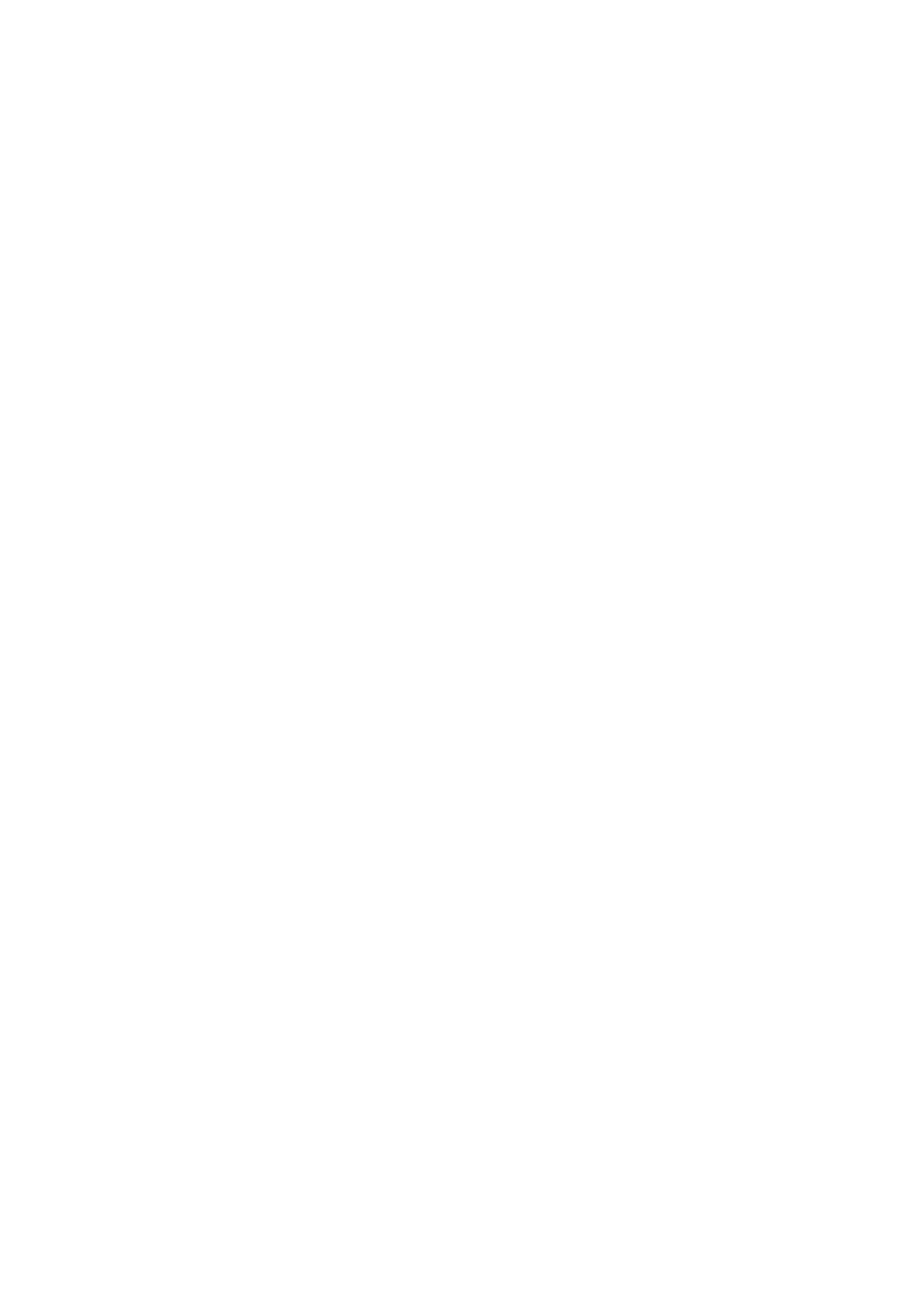

# **Item 3**

## <span id="page-4-0"></span>**3. Draft Annual Plan 2022/23 - Board Submission**

| Reference Te Tohutoro: 22/341773       |                                                                                        |
|----------------------------------------|----------------------------------------------------------------------------------------|
| <b>Report of Te Pou Matua:</b>         | <b>Cindy Sheppard, Community Board Advisor</b><br>cindy.sheppard@ccc.govt.nz           |
| <b>General Manager</b><br>Pouwhakarae: | Mary Richardson, General Manger, Citizens and Community<br>mary.richardson@ccc.govt.nz |

## **1. Brief Summary**

- 1.1 The purpose of this report is for the Waitai Coastal-Burwood Community Board Submissions Committee to undertake the preparation of a Board Submission to the Council on its Draft Annual Plan 2022/23.
- 1.2 The following information is provided to assist the Submissions Committee in its deliberation:
	- Waitai Coastal-Burwood Community Board Submission made on the 2021/31 Long Term Plan

#### Refer **Attachment A**.

 Waitai Coastal-Burwood Community Board Submission made on the Draft Annual Plan 2020/21

#### Refer **Attachment B**.

Draft Annual Plan 2022/23 – Consultation Document

[https://ccc.govt.nz/assets/Documents/The-Council/Plans-Strategies-Policies-](https://ccc.govt.nz/assets/Documents/The-Council/Plans-Strategies-Policies-Bylaws/Plans/annual-plan/DAP-2022-consultation-document-2022-2023.pdf)[Bylaws/Plans/annual-plan/DAP-2022-consultation-document-2022-2023.pdf](https://ccc.govt.nz/assets/Documents/The-Council/Plans-Strategies-Policies-Bylaws/Plans/annual-plan/DAP-2022-consultation-document-2022-2023.pdf)

Draft Annual Plan 2022/23 – Full Document

[https://ccc.govt.nz/assets/Documents/The-Council/Plans-Strategies-Policies-](https://ccc.govt.nz/assets/Documents/The-Council/Plans-Strategies-Policies-Bylaws/Plans/annual-plan/WEB-DAP-Full-Draft-Annual-Plan-2022-2023.pdf)[Bylaws/Plans/annual-plan/WEB-DAP-Full-Draft-Annual-Plan-2022-2023.pdf](https://ccc.govt.nz/assets/Documents/The-Council/Plans-Strategies-Policies-Bylaws/Plans/annual-plan/WEB-DAP-Full-Draft-Annual-Plan-2022-2023.pdf)

Draft Annual Plan 2022/23 online search tool

<https://ap2022.ccc.govt.nz/public/root>

1.3 The consultation period for submissions is from 11 March 2022 until 18 April 2022.

## **2. Officer Recommendations Ngā Tūtohu**

That the Waitai Coastal-Burwood Community Board Submissions Committee:

- 1. Complete the preparation of a Board Submission to the Council on the Draft Annual Plan 2022/23.
- 2. Note that given the consultation timetable, the Submissions Committee will exercise its delegated authority to complete and lodge a submission on behalf of the Board.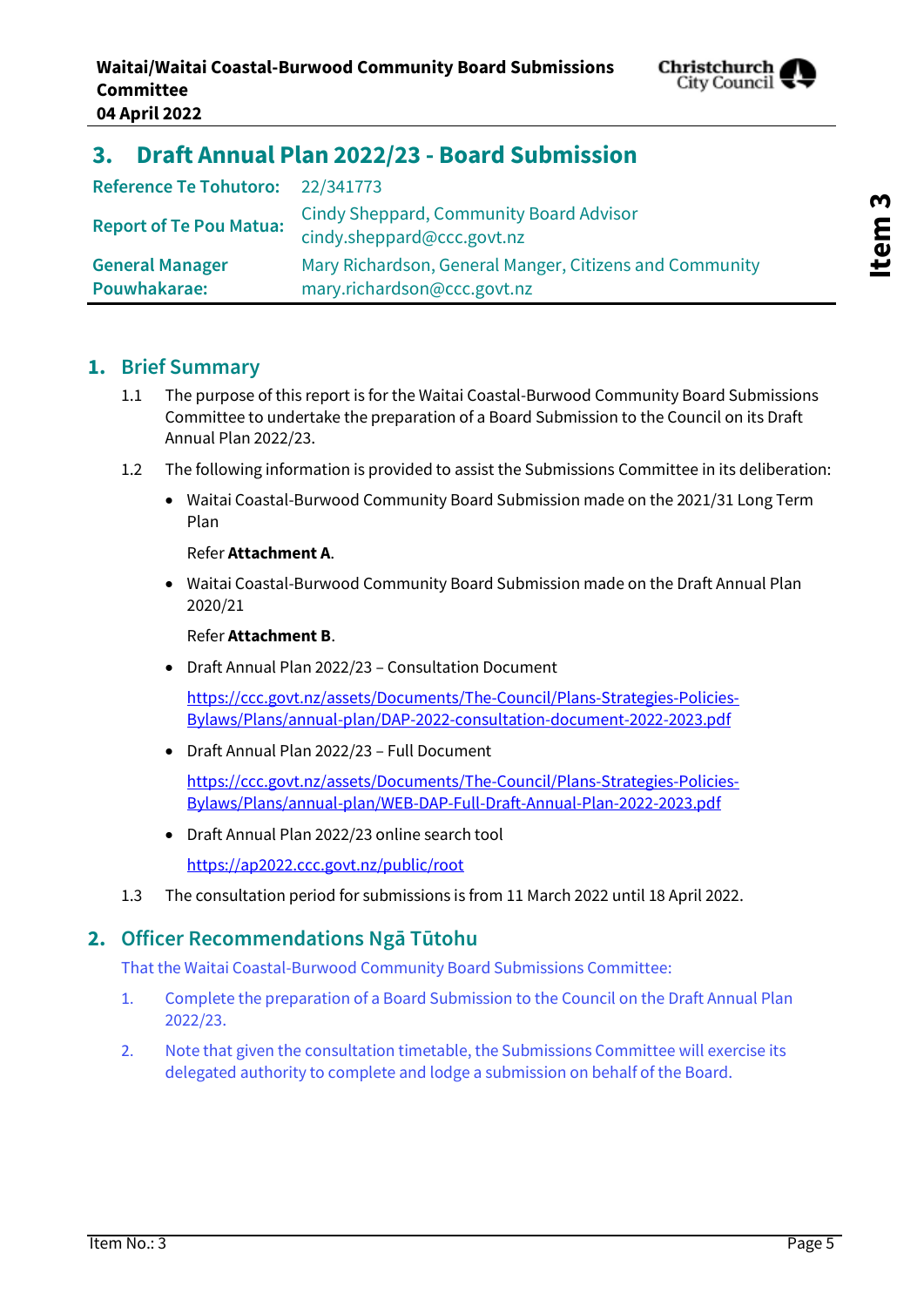

## **Attachments Ngā Tāpirihanga**

| No.        | <b>Title</b>                                                                                              | Page |
|------------|-----------------------------------------------------------------------------------------------------------|------|
| A 见 2      | Waitai Coastal-Burwood Community Board Draft Long Term Plan 2021-2031 - Board<br>Submission 31 March 2021 |      |
| <b>BUL</b> | Waitai Coastal-Burwood Community Board Draft Annual Plan 2020/21 Board<br>Submission - 16 June 2020       |      |

In addition to the attached documents, the following background information is available:

| Document Name                       | Location / File Link                     |
|-------------------------------------|------------------------------------------|
| <enter document="" name=""></enter> | <enter hyperlink="" location=""></enter> |
| <enter document="" name=""></enter> | <enter hyperlink="" location=""></enter> |

## **Confirmation of Statutory Compliance Te Whakatūturutanga ā-Ture**

Compliance with Statutory Decision-making Requirements (ss 76 - 81 Local Government Act 2002). (a) This report contains:

- (i) sufficient information about all reasonably practicable options identified and assessed in terms of their advantages and disadvantages; and
- (ii) adequate consideration of the views and preferences of affected and interested persons bearing in mind any proposed or previous community engagement.
- (b) The information reflects the level of significance of the matters covered by the report, as determined in accordance with the Council's significance and engagement policy.

## **Signatories Ngā Kaiwaitohu**

| Author             | Cindy Sheppard - Community Board Advisor                                   |  |
|--------------------|----------------------------------------------------------------------------|--|
| <b>Approved By</b> | Christopher Turner-Bullock - Manager Community Governance, Coastal-Burwood |  |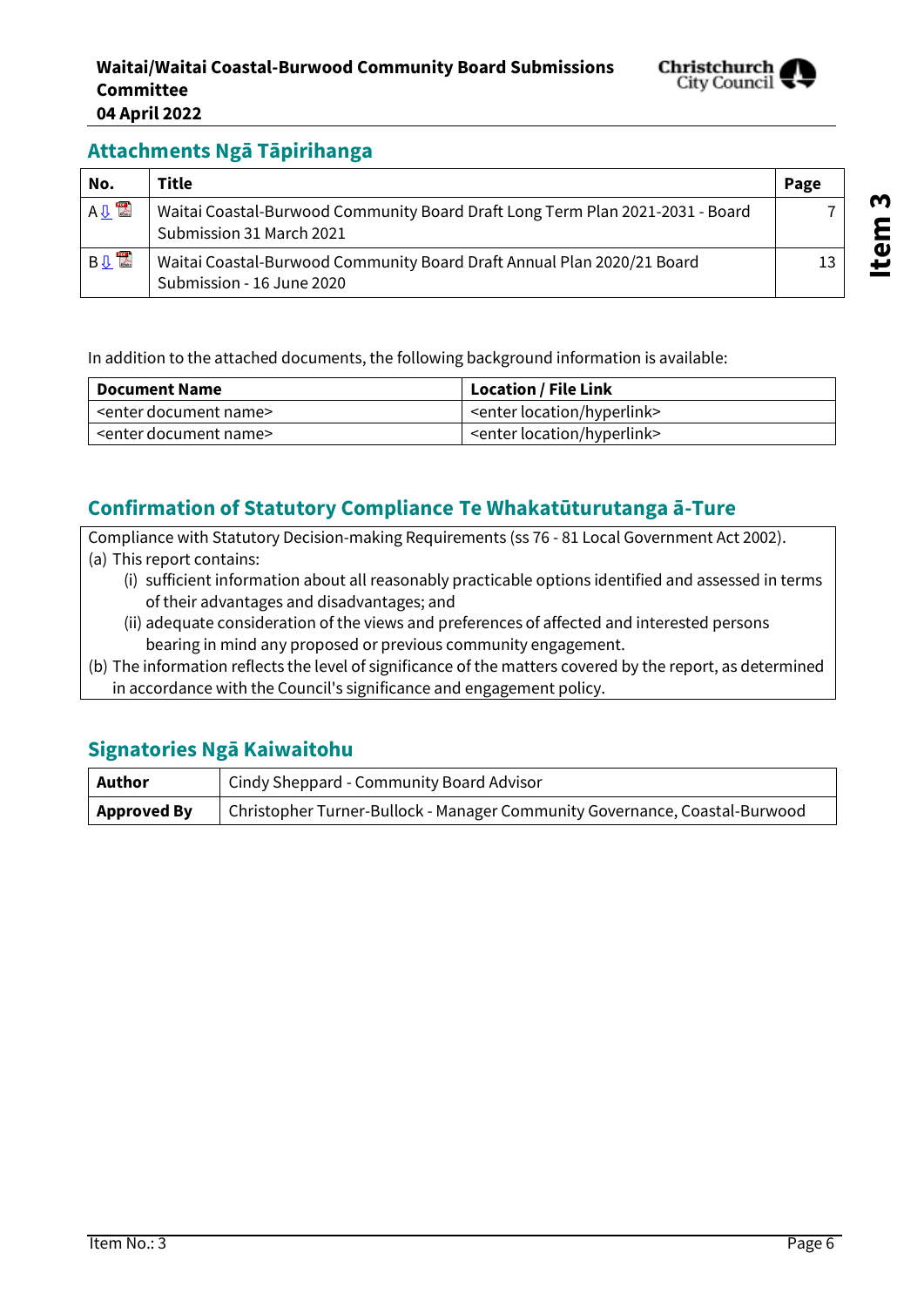

<span id="page-6-0"></span>**SUBMISSION TO:** Christchurch City Council **ON:** Long Term Plan 2021-31 **BY:** Waitai/Coastal-Burwood Community Board CONTACT: Bebe Frayle Chairperson, Submissions Committee C/- PO Box 73023 CHRISTCHURCH 8154 021 852 645 bebe.frayle@ccc.govt.nz

#### **1. INTRODUCTION**

The Waitai/Coastal-Burwood Community Board (the Board) appreciates the opportunity to make a submission to the Christchurch City Council on the Long Term Plan 2021-31.

The Board wishes to be heard in support of this submission.

#### **2. SUBMISSION**

**Have we got the game plan right?**

Our overarching proposal is to focus on a deliverable capital programme that helps drive our city forward, with particular investment in roads and transport infrastructure and in protecting and upgrading our water networks. We're borrowing for new projects that have long-term value, and ensuring that the debt repayments are spread fairly across the generations of ratepayers who will benefit from them. We're maintaining enough financial flexibility to be able to handle unplanned events, and we're finding permanent efficiencies in our day-to-day spending. We've managed to do all of this while keeping rates increases as affordable as possible.

**Have we got the balance right? Have we prioritised the right things? If not, what changes would you like to see?**

#### **Board Comments:**

The Board believe that the Council have got the balance right considering the impact of COVID-19 and the commitments that the organisation has made in large infrastructure projects.

**Rates**

 We've considered a range of options for how best to achieve what we need to achieve while also keeping the average rates increase as affordable as possible.

**What do you think of this plan for an average residential rates increase of 5 per cent for 2021/22 and an overall rates increase of 4 per cent over the next 10 years?**

#### **Board Comments:**

The Board believes the Council has struck a good balance to deliver what is necessary to the City without unduly burdening ratepayers with a large rates rise.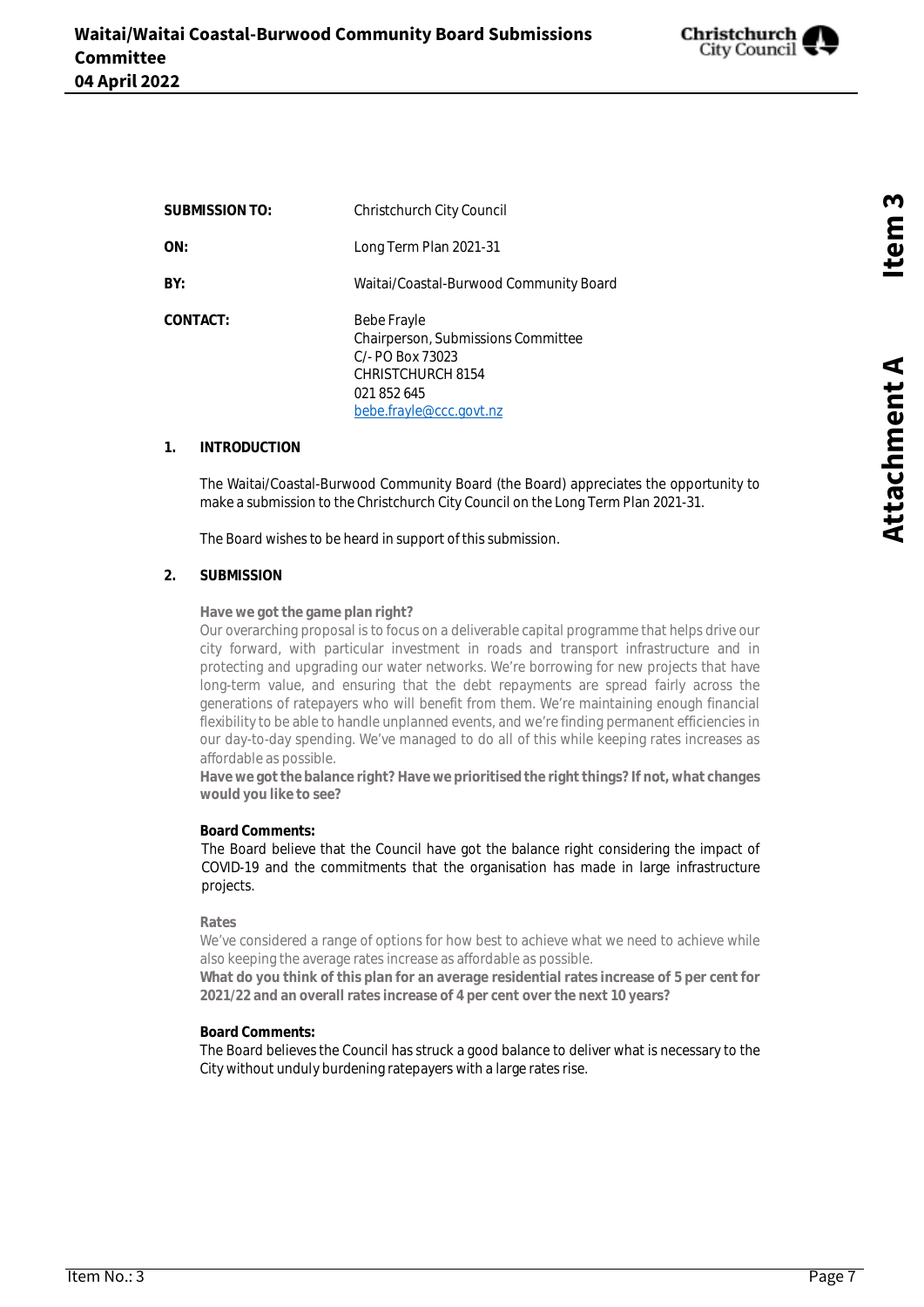

**Proposed changes to existing rates, and new targeted rates**

We're proposing a range of changes to existing rates, including the land drainage targeted rate and how we define remote rural properties. We're also proposing some new targeted rates, including a targeted rate specifically for the Arts Centre Te Matatiki Toi Ora, a heritage targeted rate to show the proportion of rates you already pay towards specific heritage projects, and an excess water targeted rate for households that use more than 700 litres a day.

**What do you think of these changes to existing rates, and new targeted rates? Have we got it right? If not, what changes would you like to see?**

**Board Comments:**

In principle, the Board supports the proposal of targeted rates.

The Board accepts the need for excess water use charge for households in order to highlight the need to conserve water in our city. However, we have concerns that a change in the political climate in Christchurch could see future reductions in water allocations and increase the number of households charged for excess water use. This would have a significant financial impact on households in our Wards. Water user charges are of particular concern to Burwood and Coastal as they are sand-base areas which are more porous and do not retain watering.

**Investing in upgrading and protecting our city's water networks**

We have a responsibility to provide and maintain the wells, pipes, reservoirs, treatment plans and pump stations for drinking water, and manage the collection, treatment and disposal of wastewater and Stormwater.

**We are proposing to invest 41 per cent (\$2.329 billion) of our capital spend on water infrastructure. Have we got the balance right? If not, what changes would you like to see?**

#### **Board Comments:** The Board supports this proposal.

**Investing in our transport infrastructure**

We've heard from residents that transport is a top priority. It's also the city's biggest contributor to carbon emissions. We want to give people better options for getting around, whether by car, public transport, on foot, on a scooter or on a bike. We also want to ensure our networks are safe.

**We are proposing to invest 25 per cent (\$1.445 billion) of our proposed capital spend on transport infrastructure improvements. Have we got the balance right? If not, what changes would you like to see?**

#### **Board Comments:**

The Board supports the development of new cycleways and the focus on active travel. However, the Board has concerns about the cost associated with some of the new cycleways, as they appear to be over engineered in some places. We would like to see some of our cycle network developed in a more cost-effective way and using innovative thinking – for example, the Ferry Road cycleway trial. This would allow Council to develop more cycleways across the city.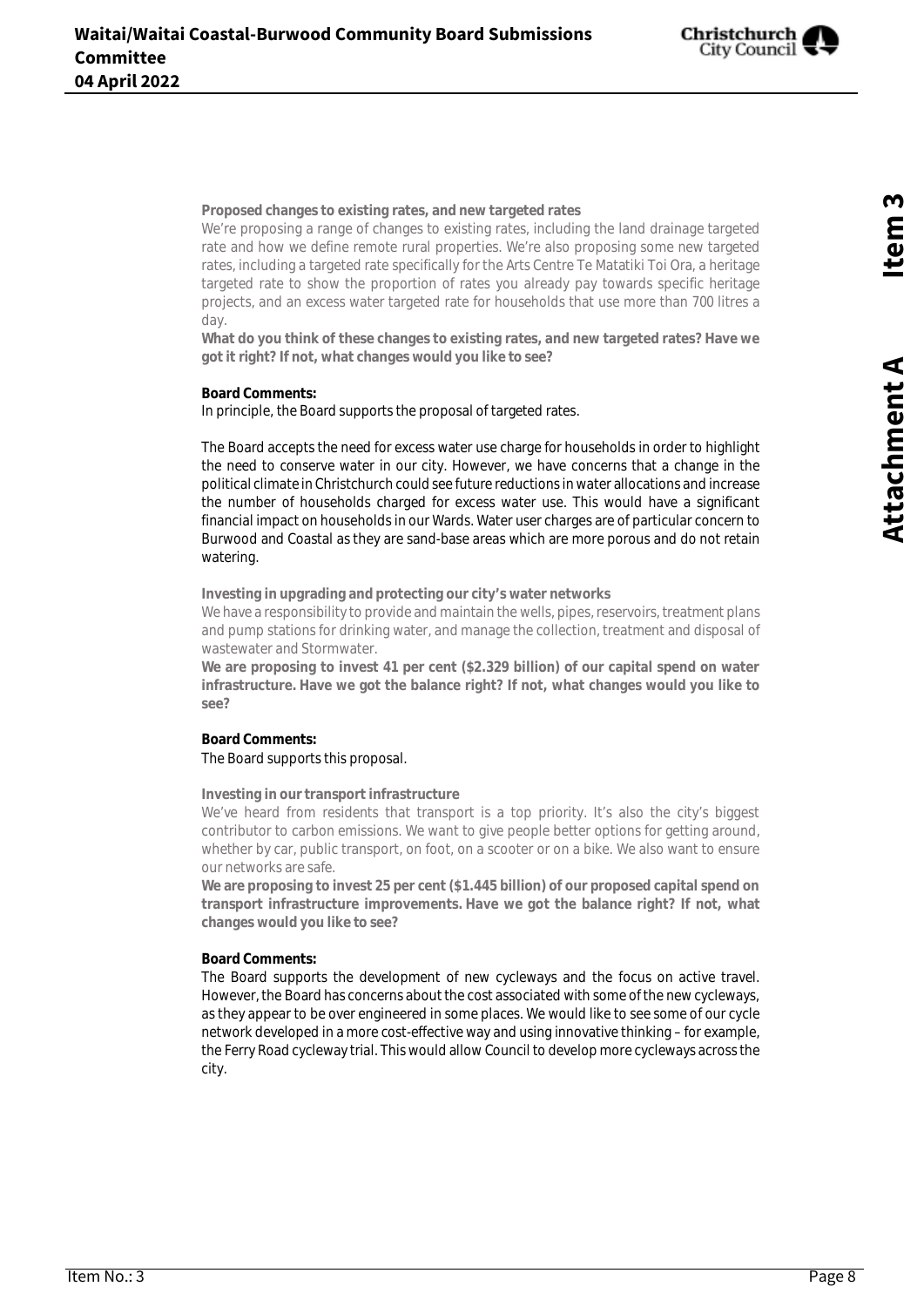

**Rubbish, recycling and organics**

In 2020 the Council adopted a new Waste Management and Minimisation Plan that focusses on changing our 'throwaway' culture and reducing the amount of waste we send to landfill. Implementing the actions in that plan are the key drivers of our operational and capital spending.

**We're proposing to spend \$25 million on organics infrastructure (which includes upgrades to the organics processing plant), \$18.5 million on transfer station infrastructure and \$18.4 million on recycling infrastructure. Have we got the balance right? If not, what changes would you like to see?**

#### **Board Comments:** The Board broadly supports this proposal.

#### **Our facilities**

We're proposing to invest 19 per cent of our capital spend on community facilities. We're also proposing some changes to levels of service. This includes changes to libraries, service desks and the Christchurch Art Gallery Te Puna o Waiwhetū to reflect how and when residents use these facilities, and to acknowledge the impact that COVID-19 has had on visitor numbers. It also includes closing the Riccarton Road Bus Lounges.

**What do you think of our proposed investment in Council-owned facilities across Christchurch and Banks Peninsula, and in our changes to levels of service? Have we got the balance right? If not, what changes would you like to see?**

#### **Board Comments:**

The Board accepts the rationale for changes being proposed but has some concerns in relation to the closing of Aranui library on Sundays. Aranui Library is more than a place to go to borrow books. It is used by the community as a gathering point, and to support young people. We would like to see Aranui Library retain its Sunday opening hours for this reason.

#### **Our heritage, foreshore and parks**

Christchurch has a long and proud history of protecting and respecting our heritage. Over the past decade we've carried out a massive programme of repairs and restorations, but we still have some work left to do. In the next 10 years we will continue to restore our own buildings and support private development of heritage buildings. We will also be maintaining and improving our parks and foreshore.

**We're proposing to invest 11 per cent of our capital spend on our heritage, foreshore and parks. Have we got the balance right? If not, what changes would you like to see?**

#### **Board Comments:**

The Board generally supports this proposal.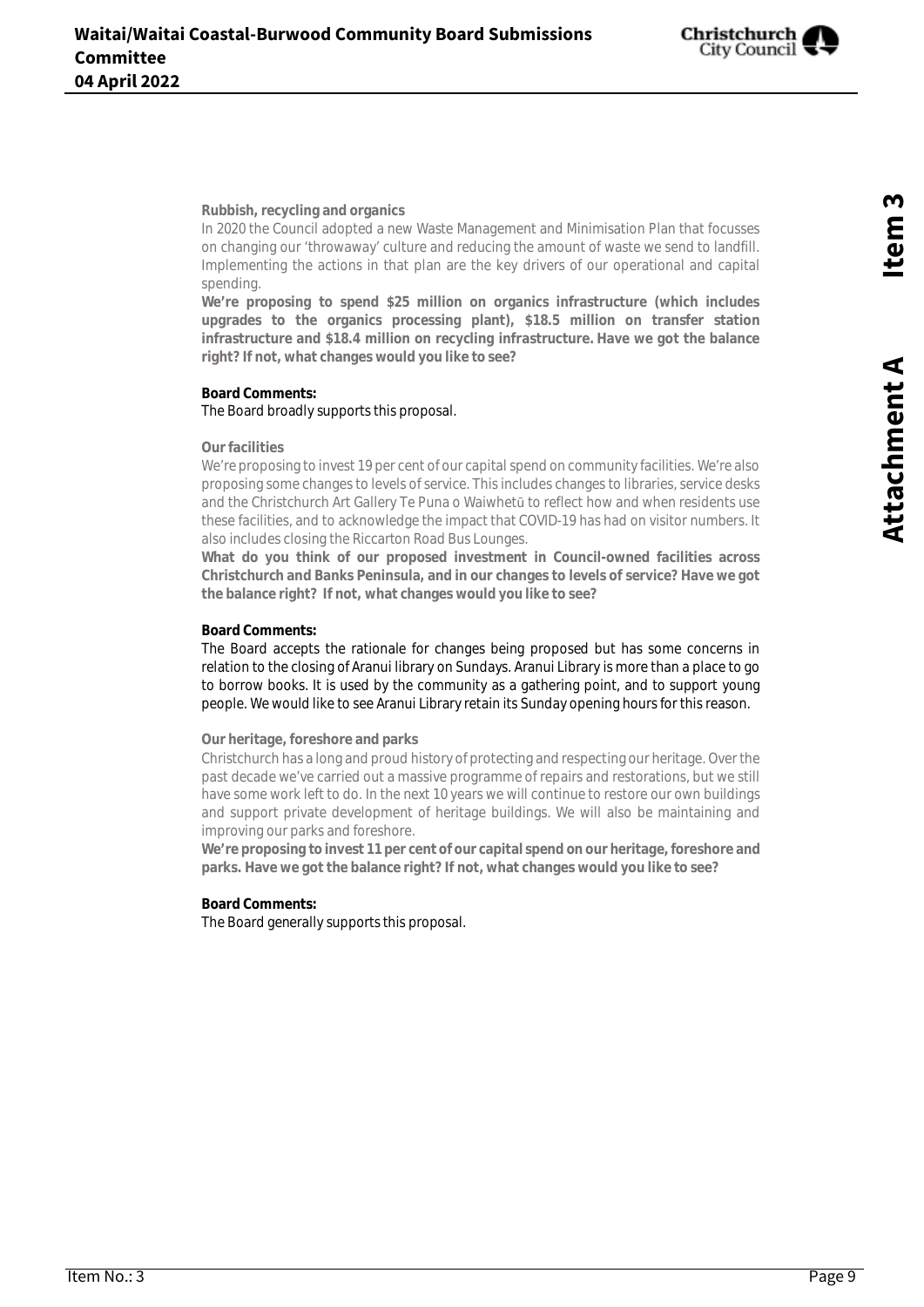

**Funding for the Arts Centre Te Matatiki Toi Ora**

We are proposing to provide the Arts Centre with a capital grant of \$5.5 million. We would do this via a targeted rate that would recover the grant cost over 10 years, and would phase in over two years, so the targeted rate would be smaller in 2021/22 than in subsequent years. We're proposing that every ratepayer will pay this rate and it will be calculated as a number of cents per dollar of capital value.

**Do you support the Council funding \$5.5 million for the Arts Centre? This proposal is currently accounted for in our proposed rates increase. If a decision is made not to proceed, rates would drop by 0.04 per cent.**

Yes

#### **Board Comments:** The Board have no comment to make.

**Funding for base isolation of the Robert McDougall Art Gallery**

Canterbury Museum considers the base isolation of Robert McDougall Art Gallery to be a key part of the Museum's redevelopment. In July 2019, the Council agreed in principle to support the base isolation of Robert McDougall Art Gallery at a cost of \$11.8 million, subject to public consultation in the Long Term Plan 2021–31.

**Do you support the Council funding base isolation of the Robert McDougall at a cost of \$11.8 million? This proposal is not currently accounted for in our proposed rates increase. If a decision is made to fund base isolation, rates would increase by 0.07 per cent.**

#### **Board Comments:** The Board have no comment to make.

**Potential disposal of surplus Council-owned properties**

We have a small number of properties, including two heritage buildings, that are no longer being used for the purpose they were originally acquired for. These surplus properties make up less than 1 per cent of Council's overall property portfolio.

**Help us decide their future – what do you think of this proposal to dispose of surplus properties?**

#### **Board Comments:** The Board supports the proposal to dispose of surplus properties.

**Any other comments:**

**Community Board Plan/Annual Plan 2020 Community Board Submission:**

**Make our place appealing and attractive for all**

Levels of Service:

The Board accept that there needs to be budget cuts in this Long Term Plan but would not like to see levels of service drop in our area because of this – the Board already has concern about the current levels of service in our wards and do not want to see this reduced further. Instead, we suggest that efficiencies that can be made in the way that services are delivered, for example having multiple tasks completed in an area at the same time (rubbish removal,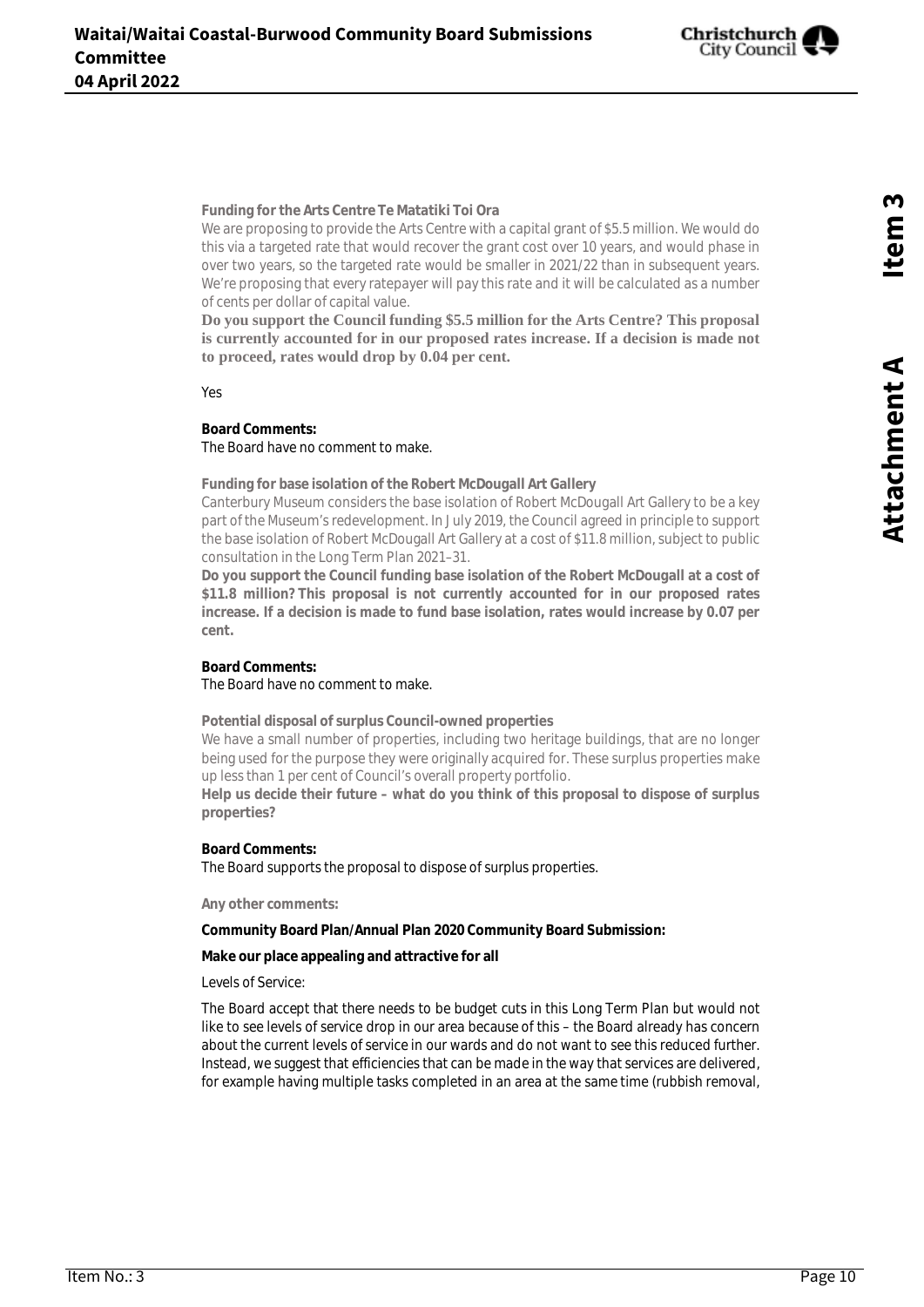

mowing, gardening). We would like the Council to consider ways in which to streamline its service delivery to create savings so that levels of service do not drop.

**Roads and Transportation links**

The Board is pleased to see the Pages Road Bridge (Project ID: 27273) on budget for 2022/23/24. It is critical that this work is not further delayed as this is project is very significant to our Coastal communities.

The Board is eager that the transport links into the Coastal Ward be upgraded in conjunction with the Pages Road Bridge Project, and request that staff investigate and provide advice on including the repair of New Brighton Road into the next Annual Plan/Long Term Plan.

**Work with the Council to improve service delivery at Taiora: QEII**

The Board have received feedback from the Community and as included as a priority in our Community Board Plan, the Board kindly requests that the Council include a budget for retrofitting new accessible changing rooms and toilets at Taiora: QEII. The Board has previously received a design and cost estimate for this project.

**Support the community-led action plan for Brooklands**

The Board acknowledges the allocation of \$21 million to the Ōtākaro Avon River Corridor (Project ID: 58672) a portion of which will support future plans for Brooklands.

**Supports the transformation and activation of the Red Zone**

The Board are happy to see the line items budgeted on the Ōtākaro Avon River Corridor (Project ID: 58672).

**Burwood/Mairehau Intersection Improvements**

The Board are pleased to see Mairehau Road (Burwood to Marshland) (Project ID: 42010 and Burwood and Mairehau Intersection (Project ID: 2034) on the Long Term Plan.

**Other:**

The Board is pleased to see the following projects on budget, as these are an important part of our ongoing regeneration:

New Brighton Roading and Transport (Project ID: 61030)

New Brighton Public Spaces (Project ID: 45165)

Marine Parade and Oram Ave Open Space Link (Project ID: 63360)

QEII Masterplan (Project ID: 61787)

Ōtākaro Avon Major Cycleway (Anzac Dr Bridge to New Brighton) (Project ID: 26603)

Ōtākaro Avon Major Cycleway (Swanns Rd Bridge to Anzac Dr Bridge) (Project ID: 26602)

Ōtākaro Avon Major Cycleway (Fitzgerald to Swanns Rd Bridge) (Project ID: 26601)

Red Zone Regeneration Parks (Project ID: 61723)

**Community Funding**

The Board does not support the proposed 5% cut to community funding.

The Board regularly hears from community organisations that are doing great work with people within our Wards, providing a whole range of services for people from all walks of life. A good example of this is ACTIS, that provides numerous and valuable services to the community in Aranui. A funding cut to organisations like these is a false savings if the impact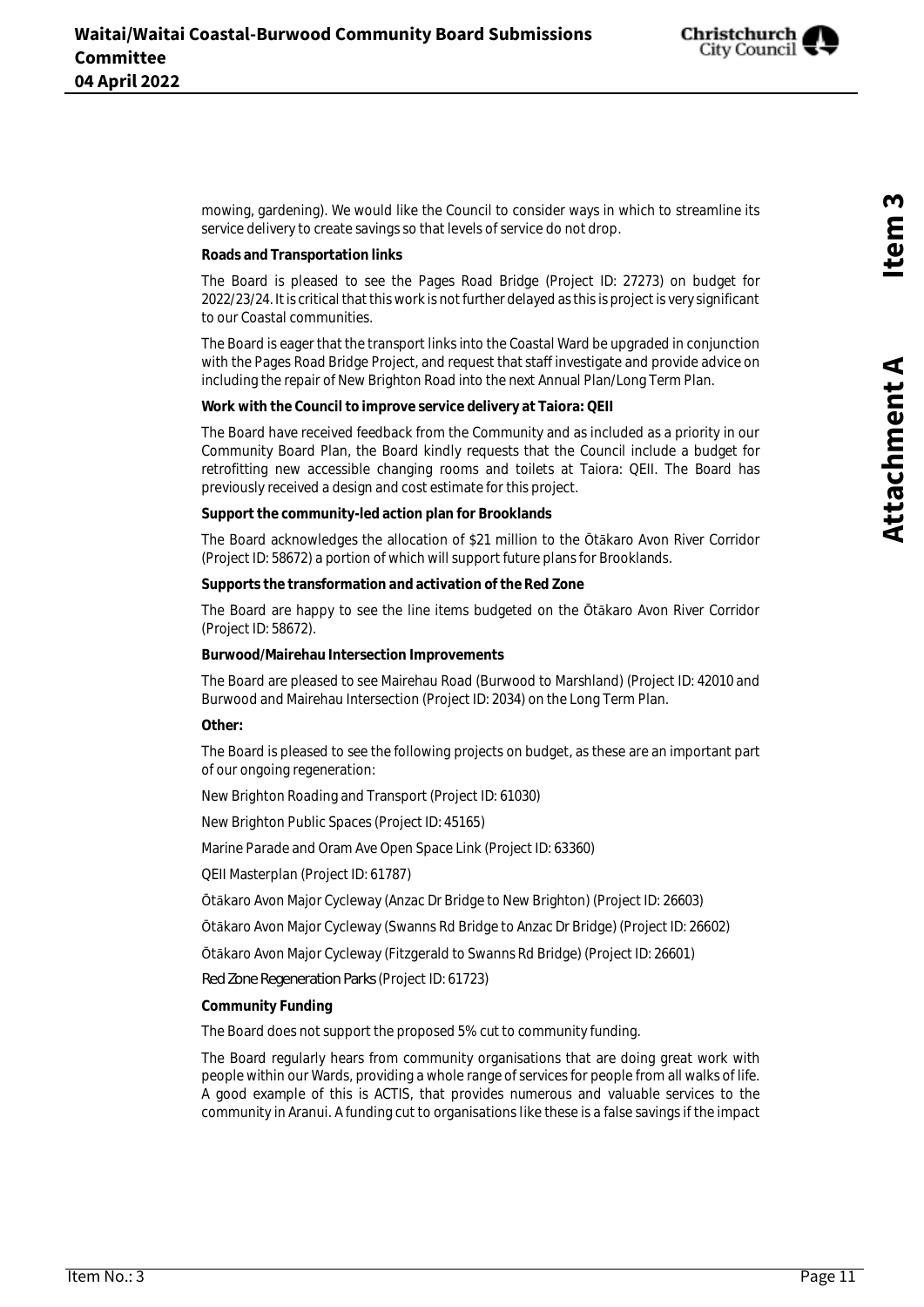

is that more people in these communities need intervention from health, social welfare or police services.

Our community funding also funds several large and popular local events that are attended by people all over the city, for example I Love Brighton, Parklands at Play, Affirm and many other small community events. These are so important for developing a sense of belonging and pride in our community and it is crucial that funding for these are not cut.

Engle

Bebe Frayle Chairperson, Submissions Committee **WAITAI/COASTAL-BURWOOD COMMUNITY BOARD** 31 March 2021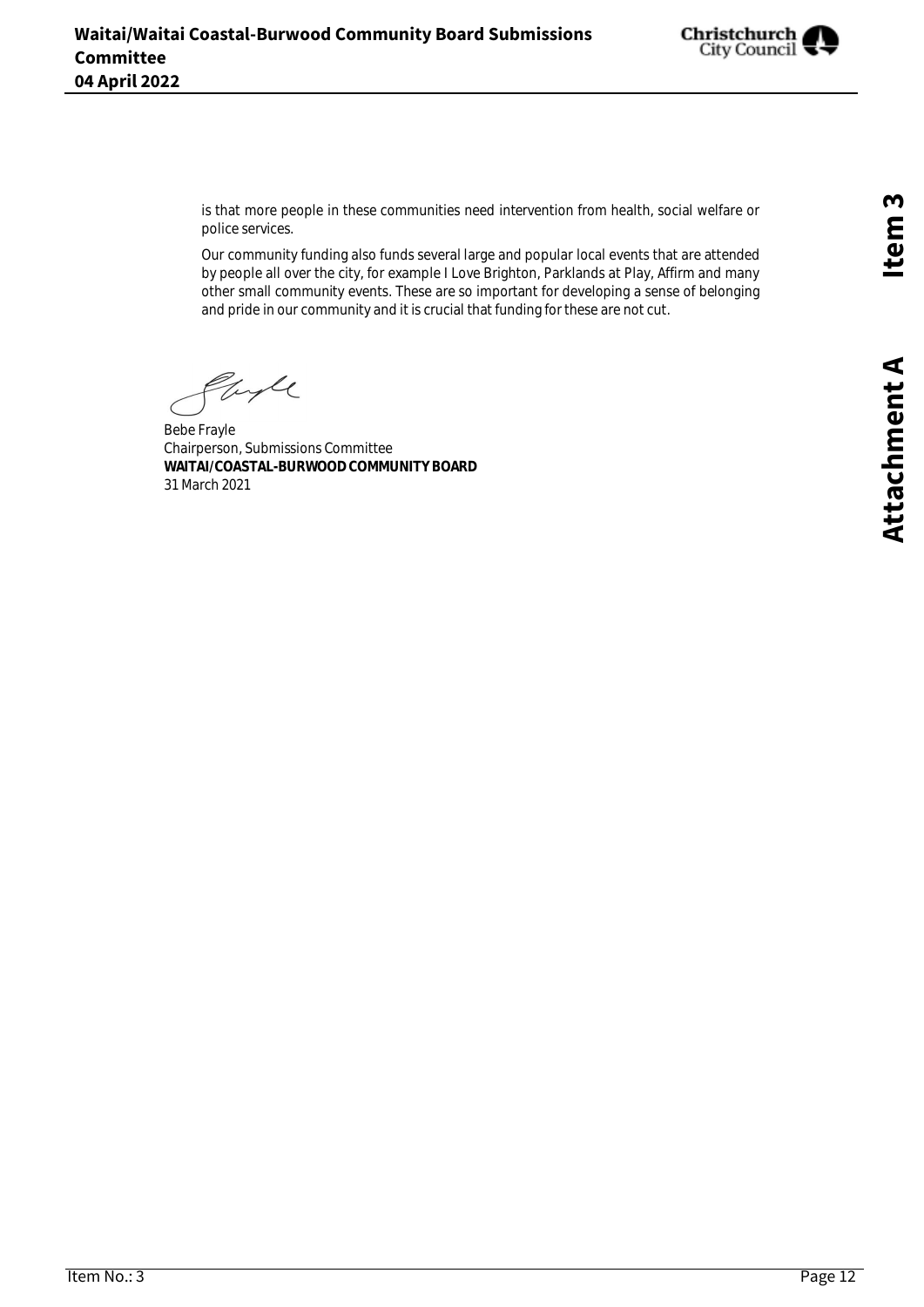

<span id="page-12-0"></span>

| SUBMISSION TO: | Christchurch City Council                                                                                                              |
|----------------|----------------------------------------------------------------------------------------------------------------------------------------|
| ON:            | Draft Annual Plan 2020-2021                                                                                                            |
| BY:            | Waitai/Coastal-Burwood Community Board                                                                                                 |
| CONTACT:       | Bebe Frayle<br>Chairperson, Submissions Committee<br>$C/-$ PO Box 73023<br>CHRISTCHURCH 8154<br>021 852 645<br>bebe.frayle@ccc.govt.nz |

#### **1. INTRODUCTION**

The Waitai/Coastal-Burwood Community Board appreciates the opportunity to make an additional submission to the Christchurch City Council on the Draft 2020/21 Annual Plan.

The Board wishes to be heard in support of this submission.

**2. SUBMISSION**

The Waitai/Coastal-Burwood Community Board would like to highlight our gratitude to the Mayor, City Councillors, the Chief Executive, the Christchurch City Council staff and all the contractors who have contributed in the delivery of the wonderful array of recently completed assets in our area.

The renewal of New Brighton in particular has taken a number of giant leaps forward with the completion of the revamped Children's playground, the fantastic new He Puna Taimoana saltwater hot pools and the restoration of the New Brighton Clock Tower. With the New Brighton street scaping almost completed, the rebuild of two local surf clubs underway, and the Red Zone Regeneration Team about to launch into life there is a lot to be grateful for and excited about in the days ahead.

We would particularly like to thank the Mayor for, during the election campaign, highlighting her desire to see a renewed emphasis on fixing Christchurch's eastern suburbs. We feel this has started in earnest, but it is important that the COVID recovery plan doesn't overtake our long-awaited Earthquake recovery.

However, we acknowledge the current financial situation that the Council finds itself in with the COVID-19 pandemic and the impact that this has on the Annual Plan. As a result, we have made adjustments to our submission that reflect the need for financial prudence in the coming financial year.

**Maintenance – Levels of Service**

The Community Board wants the community to feel a real sense of pride in the area that they live. The Board will encourage the tidying up of the gateway roads to New Brighton in the Coastal-Burwood area generally and will work with the community to encourage personal responsibility to tidy up the area, possibly through clean-up events.

The Community Board has consistently heard that the community feels the Council has forgotten about the east side of Christchurch and that the current maintenance levels are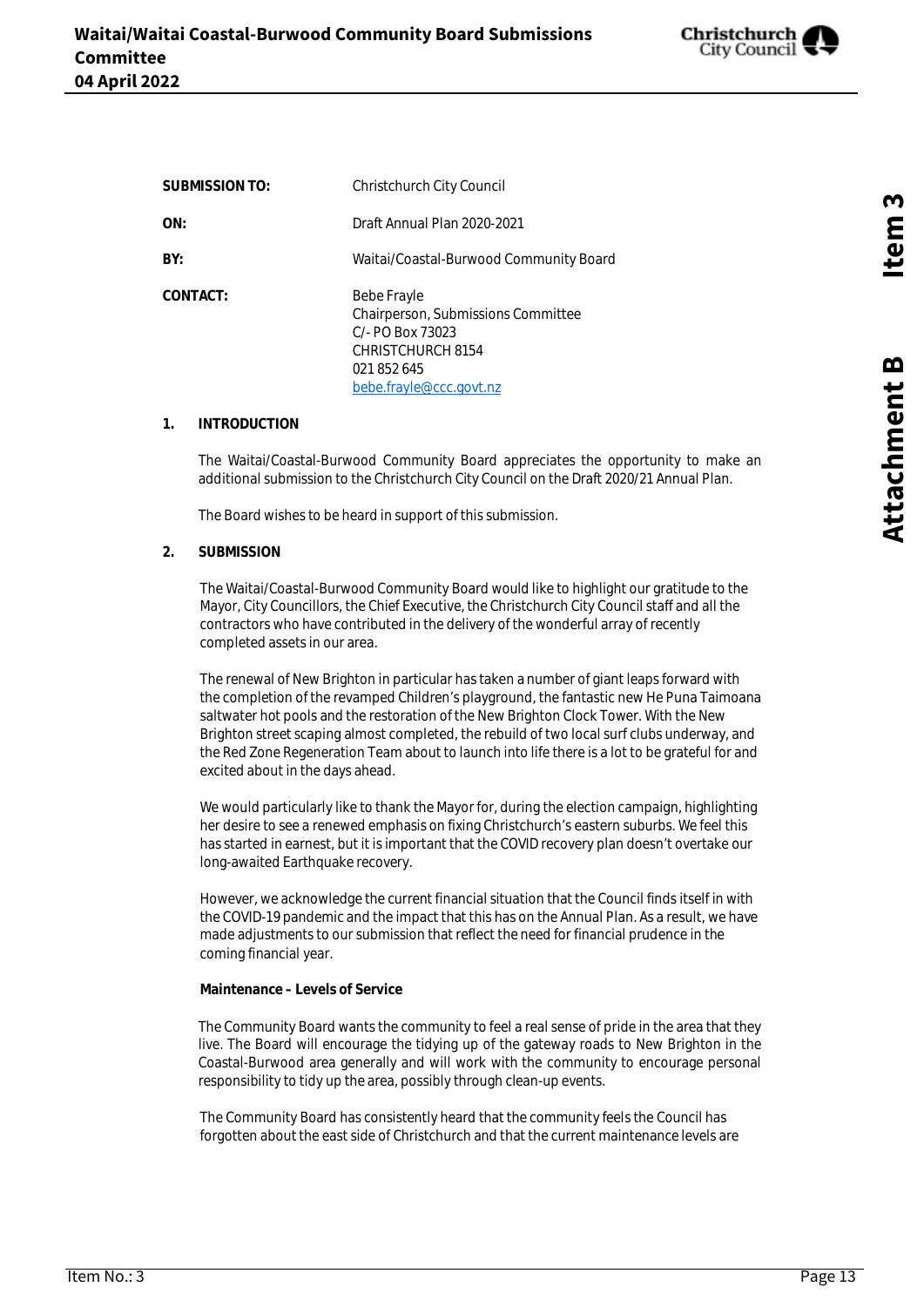Christchurch City Council

not sufficient for the area. The Community Board has received regular complaints and is concerned that basic maintenance is not being completed in areas such as street cleaning, weeding and mowing, creating a negative perception of the area. Acknowledging how important this aspect is to psyche of the communities within the Coastal-Burwood ward area.

We would like to see an increase in the general maintenance budget for our Wards but accept that the current situation makes this unlikely. However, the Board believes that efficiencies can be made so that the quality of the work being done can be improved – for example ensuring that units within Council work more closely together when undertaking maintenance.

#### Original Recommendation

• The Board would like to see an increase in the budget for general maintenance in the area (street cleaning, road side maintenance, weeding and mowing, and beach accesses) to improve the perception of the Coastal-Burwood Wards.

#### Amended recommendation

 $\bullet$  The Board would like to see an increase in the quality of maintenance in the area (street cleaning, road side maintenance, weeding and mowing, and beach accesses) to improve the perception of the Coastal-Burwood Wards.

#### **Roading and transportation links**

The Council has made a significant investment in the New Brighton area with the completion of the Clock Tower restoration, New Brighton Playground, Whale Pool and He Puna Taimoana.

However, there is still a real sense of concern in the community that the current journey into the area is unappealing and off-putting to those making the trip and the Community Board would like to see this rectified, to make the drive reflect the incredible assets on offer.

The Community Board regularly receives complaints from residents about the gateway bridges and connecting roads to New Brighton and have heard that there is a desire for the planned works to be completed sooner than currently programmed.

#### Recommendation

 The Board would like funding for project 27273, Pages Road Bridge and the entrance to the New Brighton Area brought forward in the Annual and Long Term plans.

#### Amended recommendation

- The Board would like funding for project 27273, Pages Road Bridge and the entrance to the New Brighton Area be now brought forward to early in the Long Term plan for this urgently needed replacement.
- The Board would also like the Council to consider during the Long Term Plan process, a new project to move New Brighton Road onto nearby Red Zone land, to see it fully repaired and away from the current risk of flooding.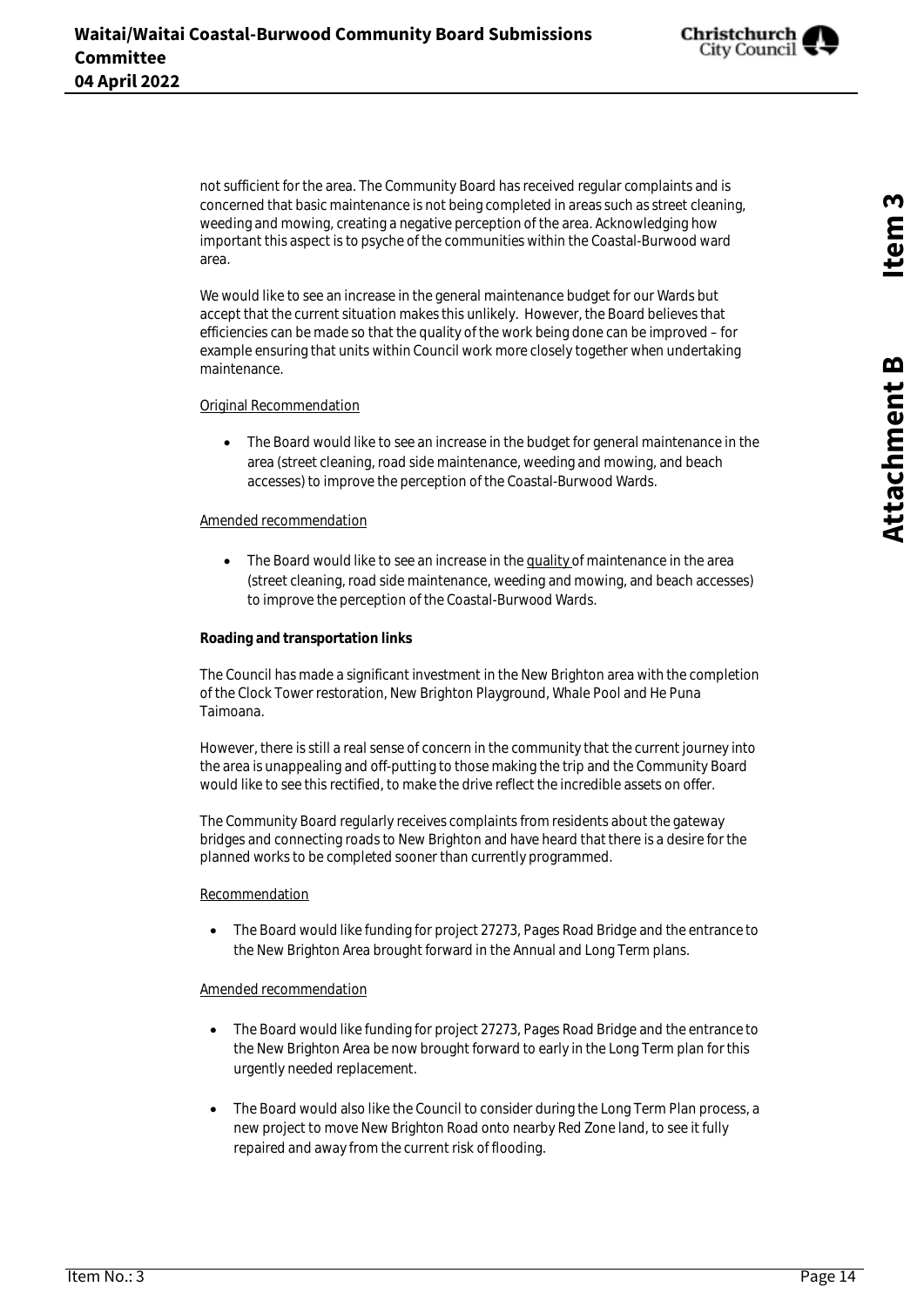

#### **Taiora QEII**

This is the single most visited facility in our two wards, and regular users from as far away as Belfast, Kaiapoi and Papanui continue to swim and socialise at our facility.

While the facility is under pressure in a general sense, the late addition of the hydrotherapy pool to the build project has proved to be a positive asset to a much wider community than just the Coastal-Burwood Wards. The daily usage of the hydrotherapy pool starts from opening time of 5.30am and is a constant day-long use.

#### Accessible Changing Rooms and Toilets

The Community Board's Annual Plan Submission 2019 included a key concern relating to Taiora QE11 Sport and Recreation Facility.

Since the facility opened, feedback relating to the lack of accessible change rooms and the distance those pool users need to walk to access toilet facilities have also been constant. At present, the walking distance is 55 metres. While this is not a challenge for physically able people, for those with a wide range of disability, this distance is a real challenge to their personal dignity. This user group are a more vulnerable sector of the community that needs to be better supported with accessible facilities, as this is a health and safety concern.

This recommendation is supported by concerns about the number of water quality incidents shared equally between the hydrotherapy and family pools which are occurring daily.

#### Recommendation

 The Board would like the Council to allocate funds for retrofitting new accessible changing rooms and toilets as a matter of urgency early in the Long Term Plan.

Note: The previous Board signalled that the Spa is an issue. The current Board is investigating possible solutions to the issues that have been raised.

#### **Brooklands**

The Community Board has received strong feedback from the Brooklands community that they feel they have been abandoned following the Canterbury Earthquakes. The Council has recently held a workshop with the community with the goal of discussing the community's concerns and to hear their aspirations and expectations for the future.

The Community Board will support the community with their Community Led Action Plan, which is currently under development. Since the recent public meeting held by Regenerate Christchurch, the Council has actioned a number of urgent remedial works including signage, repairing of potholes and street lighting replacement.

#### **Recommendation**

 The Community Board kindly requests that the Council allocate a specific budget of \$200,000 from this Annual Plan. This will enable the items detailed in the Community Led Action Plan to be completed without the need to compete with the priorities for the whole city (e.g. each time a road or street light needs repair). This in turn will give confidence to the community that the Council have listened to and addressed their concerns dating back to the Canterbury Earthquakes.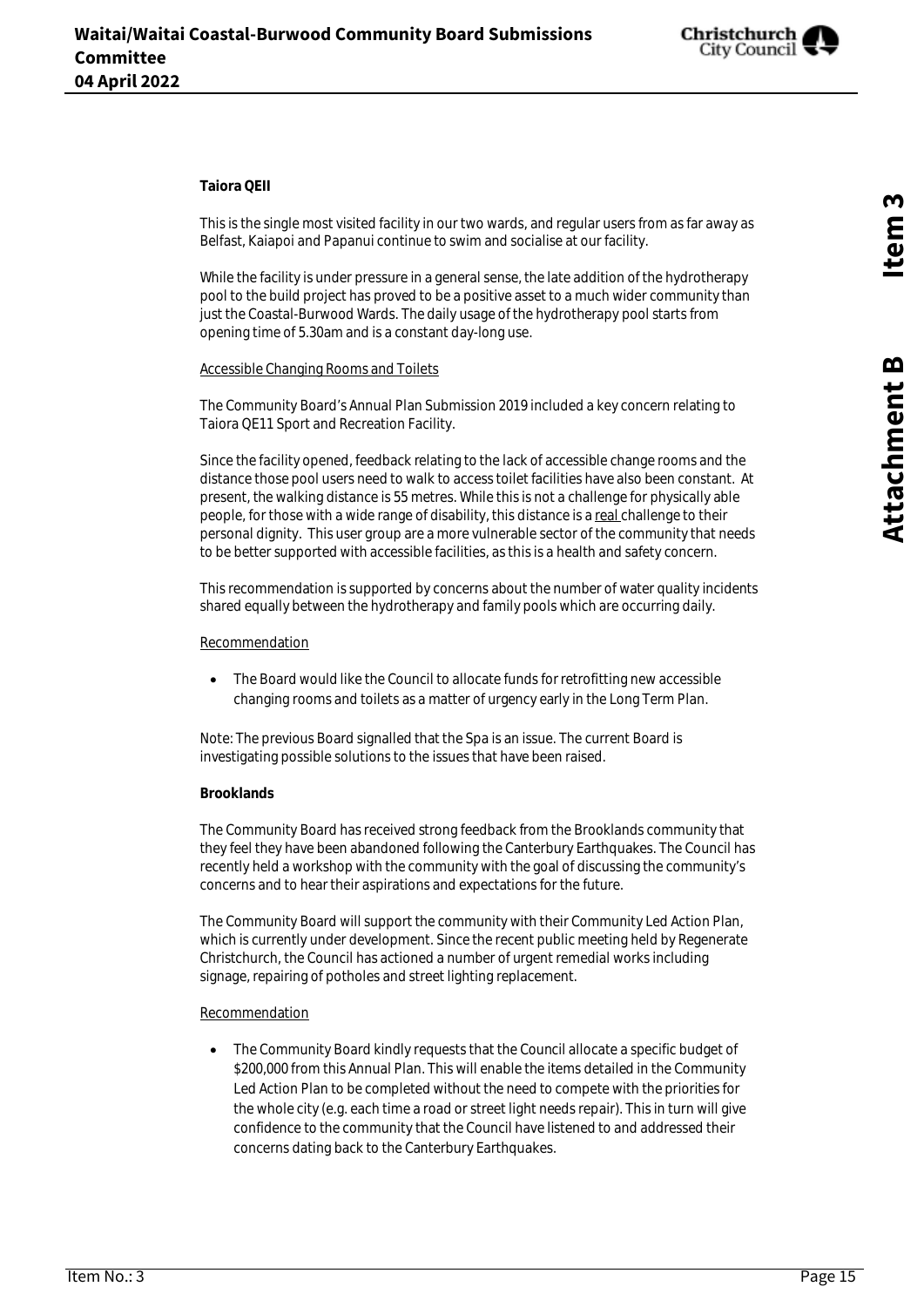

Amended Recommendation

 The Community Board kindly requests that the Council allocate a specific budget of \$200,000 in the Long Term Plan. This will enable the items detailed in the Community Led Action Plan to be completed without the need to compete with the priorities for the whole city (e.g. each time a road or street light needs repair). This in turn will give confidence to the community that the Council have listened to and addressed their concerns dating back to the Canterbury Earthquakes.

#### **Community Led Facility for the Burwood Ward**

The Board has included in its Community Board Plan the ongoing investigation into the requirements for a community-led facility in the Burwood ward. While the Board does not require any support for this in the 2020-2021 Annual Plan, it is signalling an intent to ask for support for this in the Long Term Plan in the future.

**Burwood/Mairehau Intersection Improvements**

The Board would like to thank the Council for the allocation of funding to project 2034 in the Proposed 2020-21 Annual Plan for financial years 2020-21, 2021-22 and 2022-23.

On 4 June 2019, the previous Waitai/Coastal-Burwood Community Board received a request for intersection improvements from the New Zealand Spinal Trust, the Board requested a site visit with staff and the Trust to discuss wheelchair user safety at the Burwood/Mairehau intersection.

The Board subsequently made a recommendation to the Council requesting advice on the possibility of bringing funding forward for the Burwood/Mairehau Road Intersection Safety Improvements. At its meeting on 12 September 2019, the Council supported this request.

#### Recommendation

 The Board would like to highlight to the Council for the next Long Term Plan that funding be allocated for a signalised crossing at the Burwood/Mairehau Intersection, once the impact of the Christchurch Northern Corridor has been assessed.

#### **Development Contributions**

The Board ask that the Council look into consideration for Development Contribution relief for suburban commercial centres that currently have a masterplan. The Development Contribution relief programme has been a successful vehicle for regeneration within the four avenues, and the Board would like to see this extended to areas that have been slow to regenerate, for example the New Brighton commercial core.

 **Regeneration Planning and the Residential Red Zone**

The Board is happy to note that the Ōtākaro-Avon River Corridor Regeneration Plan was approved by Minister Woods in August 2019 and that funding has been allocated by the Council that enables the vision of the Regeneration Plan to be realised. The Board looks forward to seeing on-the-ground work beginning soon.